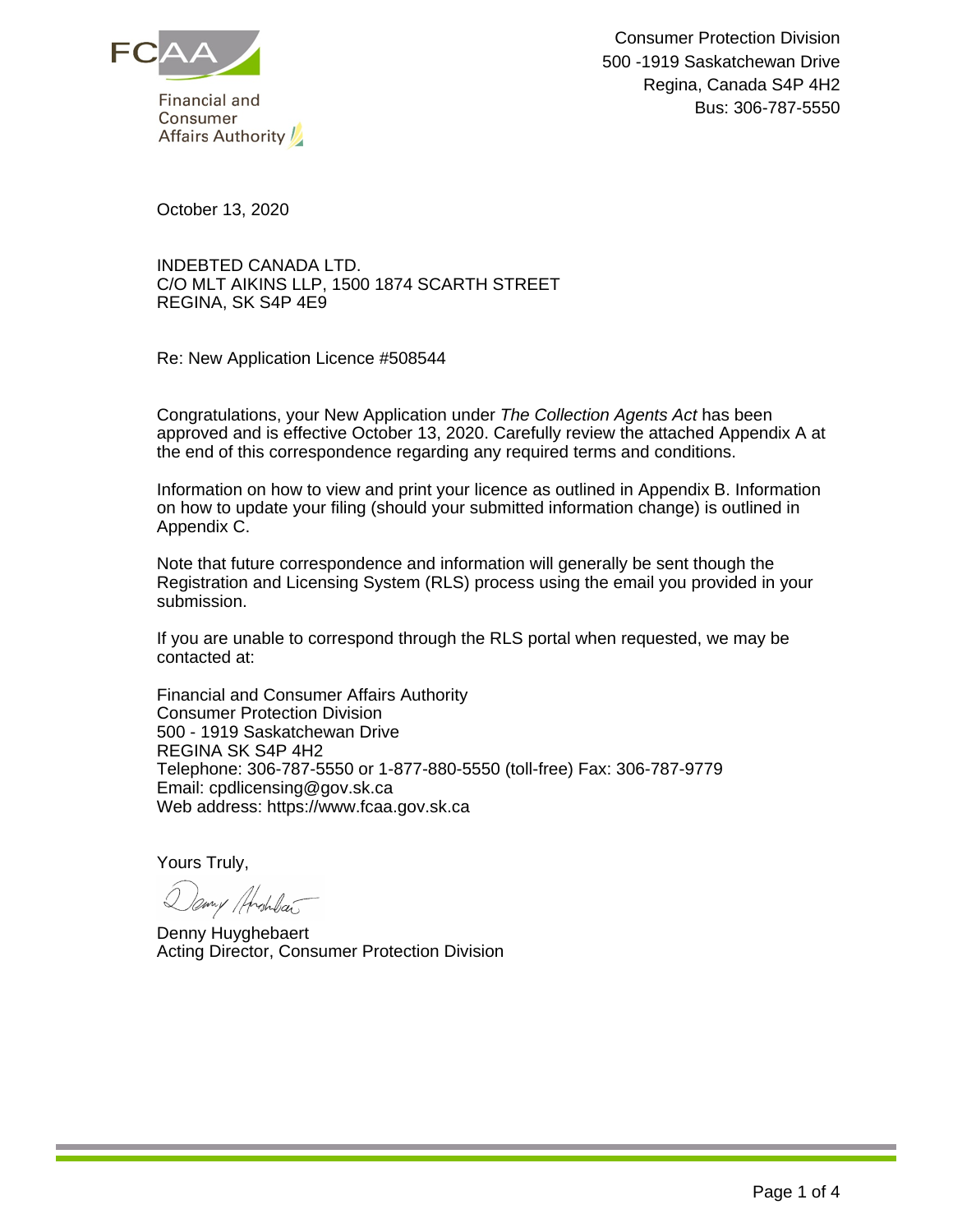## APPENDIX A — LICENCE/REGISTRATION/SUBMISSION CONDITIONS

1. General Condition

You are required to maintain your licence/registration in good standing by:

- a. Adhering to the applicable legislation;
- b. Adhering to the unique terms and conditions of licensing, if any;
- c. Maintaining active name and/or updated registration profile with Information Services Corp (ISC);
- d. Responding promptly to any request for information;
- e. Updating your RLS profile should there be a chance in information; and,
- f. Completing and submitting a(n) Collection Agency Renewal when due (if required).

Your first Collection Agency Renewal is due by 13-Oct-2025 and must be submitted electronically using the FCAA Registration and Licensing System (RLS), which can be accessed at <https://fcaa.saskatchewan.ca>.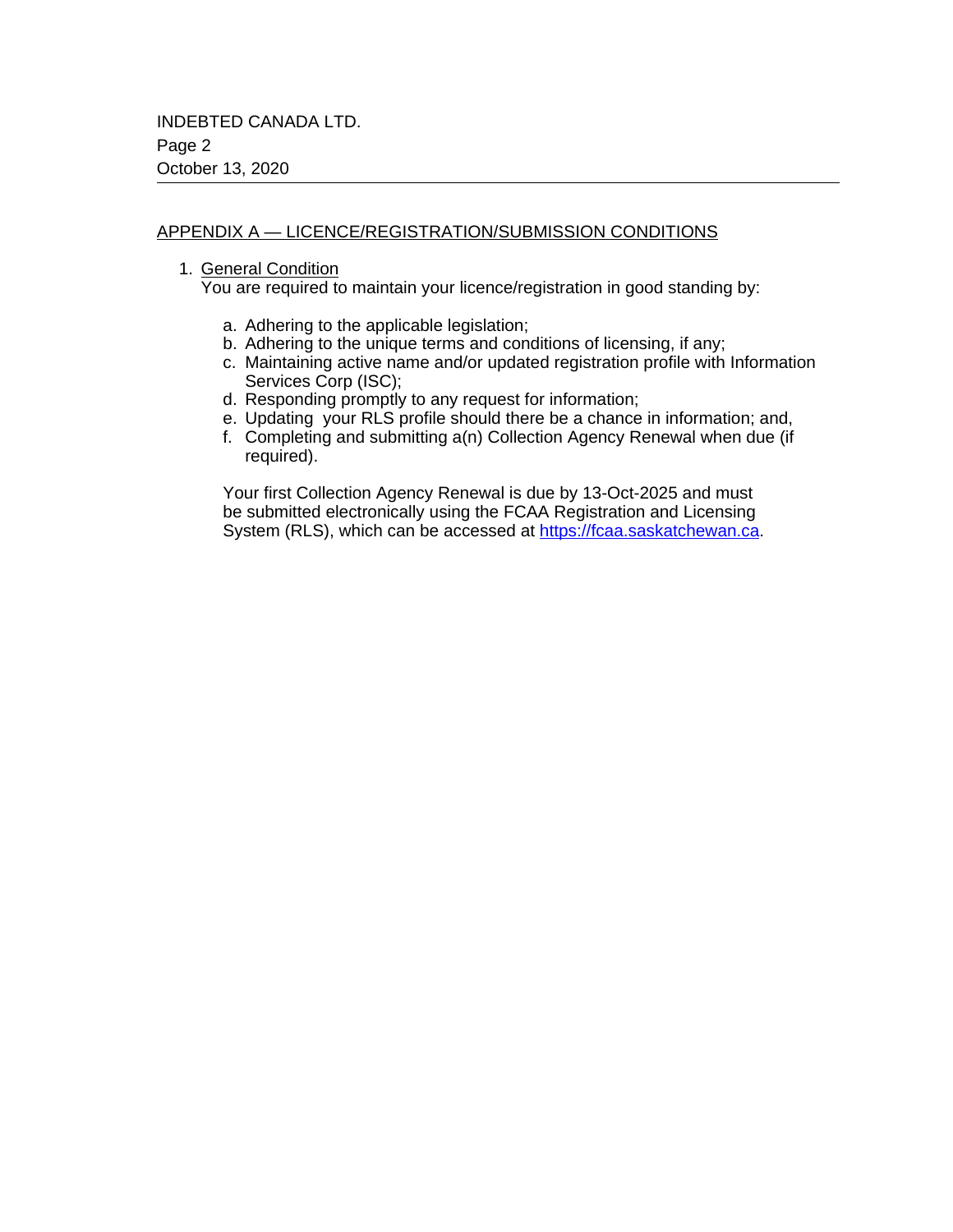## APPENDIX B — HOW TO VIEW AND PRINT YOUR LICENCE/REGISTRATION

To view and/or print, please use the following instructions:

1. Return to your FCAA RLS user account at<https://fcaa.saskatchewan.ca>.

From the main RLS screen (accessible using the 'home' icon in the top navigation bar), click the 'Your Licenses' icon or choose your licence from the 'My Active Licenses' list. You will be presented with an electronic summary of your licence that includes important information concerning your next expected filing.

2. To view or print your FCAA-issued license/registration, simply click the large green 'View License' button on the top right corner of the page. You will be presented with your license/registration in PDF format. This document can be printed, or saved for offline viewing. Note: Ensure your pop-up blocker is disabled and you have a pdf reader installed on your device to view this licence/registration.

You can view or obtain a copy of your current license/registration at any time using these instructions.